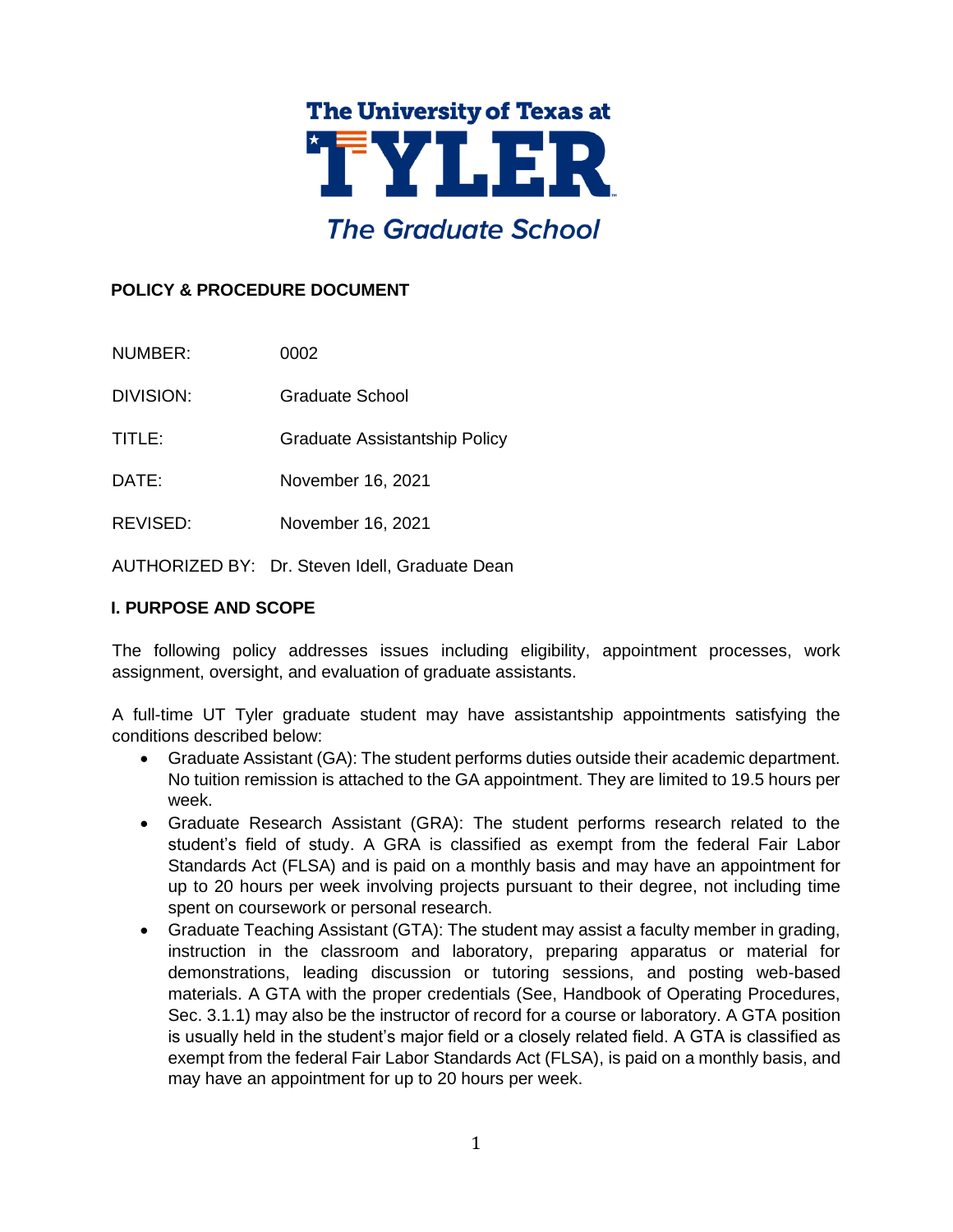A GRA or GTA position should enable the enhancement of the student's professional skills/knowledge. GRAs and GTAs should not be routinely assigned clerical duties. GRAs and GTAs are required only to perform those duties that are directly related to their appointment. No GA, GRA, or GTA should be asked or required to provide inappropriate services, (e.g., childcare, pet care, or other personal services), as part of their responsibilities. Assignment of assistantships should be equitable, and tasks assigned should be distributed equitably amongst all assistants. Appropriate training and supervision must be provided for assistants working in laboratories.

This policy establishes the roles and responsibilities of the Academic Program Coordinator and the procedures through which GA's, GRA's, and GTA's shall be selected. It reflects current definitions and practices.

### **II. GENERAL REQUIREMENTS**

To secure and maintain employment, all graduate students are expected to have good academic standing as defined in the catalog. They must also be in good standing with the Office of Student Conduct and Intervention and The Graduate School at the time of hire and throughout the employment period.

A GRA or GTA must have the permission of their degree program coordinator to hold an assistantship.

- 1. A GRA or GTA position may be held only by students who have been fully or provisionally admitted to a degree program. Non-degree seeking students and conditional students cannot serve as a GRA/GTA.
- 2. A GRA or GTA receiving a tuition waiver must begin on or before the official Census Date. Exceptions may be requested with a justification provided by the School or College Dean and must be approved by the Dean of the Graduate School.
- 3. Continuing GRAs and GTAs may be appointed in the summer provided they were registered for and completed the previous spring semester, and are enrolled in fall classes. The Graduate School grants discretion to each graduate program to require or waive a minimum summer enrollment.
- 4. Students must maintain a minimum 3.0 cumulative grade point average to retain their GA, GRA, or GTA position. Students who fail to maintain good academic standing during their first 12 hours will become ineligible for a graduate assistantship and any out-of-state tuition waiver. Some departments may require a higher grade point average. The graduate coordinator for each program is responsible for monitoring and certifying fulfillment of this requirement.
- 5. Students may accept more than one GRA or GTA position with the approval of their major department if the total appointment does not exceed 20 hours per week.
- 6. GA, GRA, or GTA positions can be awarded only to full-time registered graduate students. If a student drops below a full load during the semester, the assistantship will be terminated. Exceptions:
	- Students who are completing their degree and are enrolled only for the minimum number of hours required to complete the program.
	- Courses recommended for the student's degree plan are not offered that semester.
	- A doctoral student preparing for preliminary examinations.
	- Other exceptions may be allowed with approval from the Dean of the Graduate School.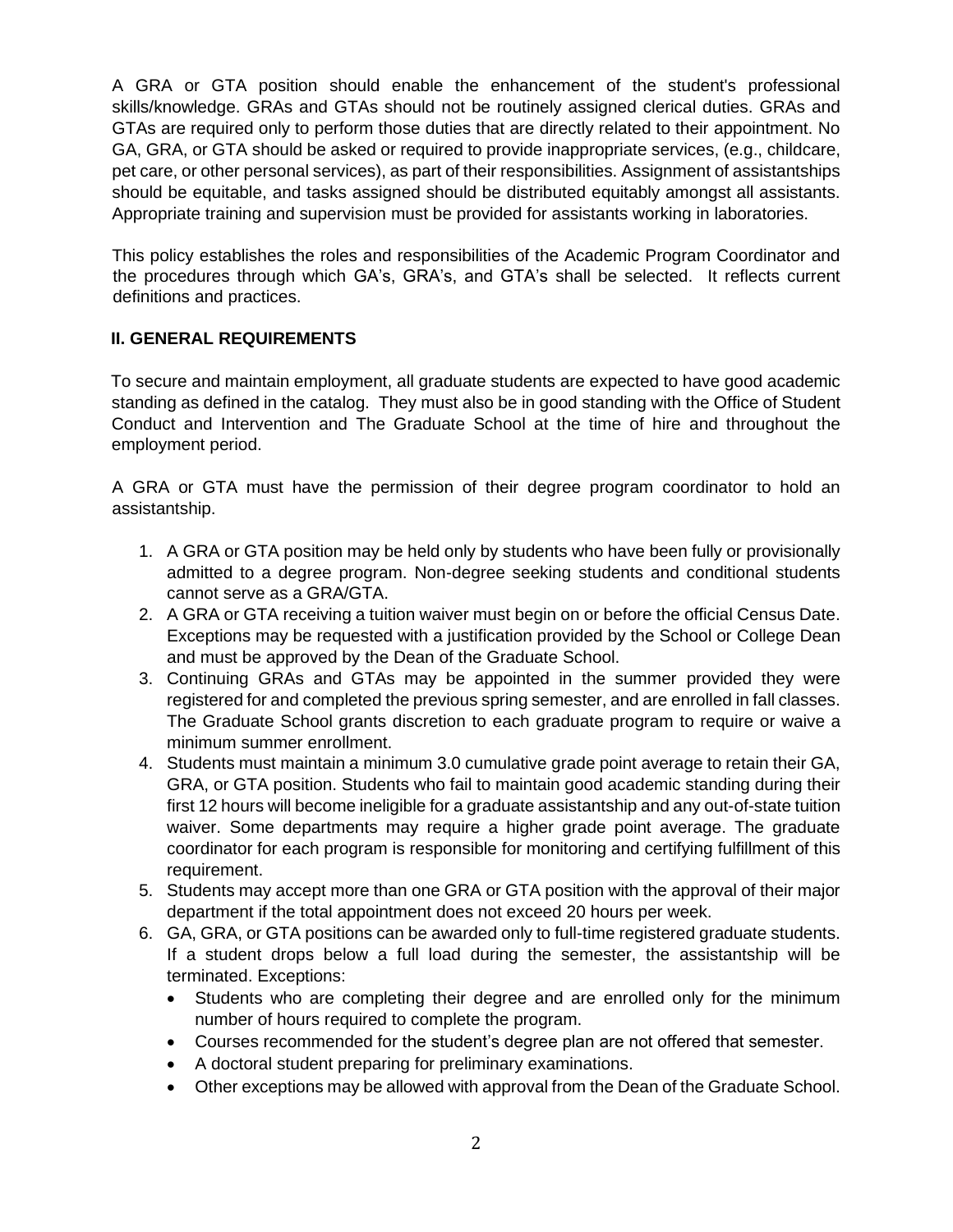- 7. All students who have accepted an offer of employment as a GA, GRA or GTA must complete all onboarding requirements with HR prior to beginning work.
- 8. Students that were required to submit English language proficiency exam scores for admission who are applying for a GTA position must have exam scores equivalent to or above the following:
	- TOEFL speaking sub score of 25
	- IELTS speaking sub score of 7.0
	- PTE Academic speaking sub score of 70
	- Duolingo English Test either a Conversation or Production sub score of 120

Exemptions to the above minimum language proficiency exam scores may be requested at the discretion of the hiring manager. An interview that tests the student's language skills is necessary; the request for exemption must be made in writing to the Dean of the Graduate School.

International students studying through distance learning technologies from foreign countries are not permitted to hold on-campus employment. While employed with UT Tyler, international students may not work from their home country.

## **III. APPOINTMENT AND OFFER**

Each Graduate Assistant (GA, GRA, OR GTA) must be provided with a letter of appointment that clearly describes the work assignment, expectations, dates of employment, etc. The letter of appointment must contain a statement that the offer is contingent on the completion of a satisfactory criminal background investigation.

# **IV. OUT-OF-STATE TUITION REMISSION**

Pursuant to the [Texas Education Code, 54.212,](http://www.collegeforalltexans.com/apps/financialaid/tofa2.cfm?ID=426) a graduate student may be eligible to pay the resident tuition rate as long as:

- The graduate student is employed with UT Tyler as either a Graduate Teaching Assistant and/or a Graduate Research Assistant, and
- Is employed at least half time (20 hours per week) in a position related to their degree program.

A waiver request form must be completed prior to Census each semester. Payment of course and other mandatory fees is the student's responsibility.

#### **V. TRAINING**

All students who serve as Graduate Teaching Assistants and who have no prior teaching experience are required to participate in a GTA training program as directed by their respective department, or college.

## **VI. EVALUATION**

The faculty or staff member who supervises a Graduate Teaching Assistant who is the Instructor of Record must provide the GTA with regular feedback about their performance and must conduct an evaluation at least once during the regular academic year. (See, Handbook of Operating Procedures, Sec. 3.1.1) To ensure students are successful, it is recommended that the supervisor